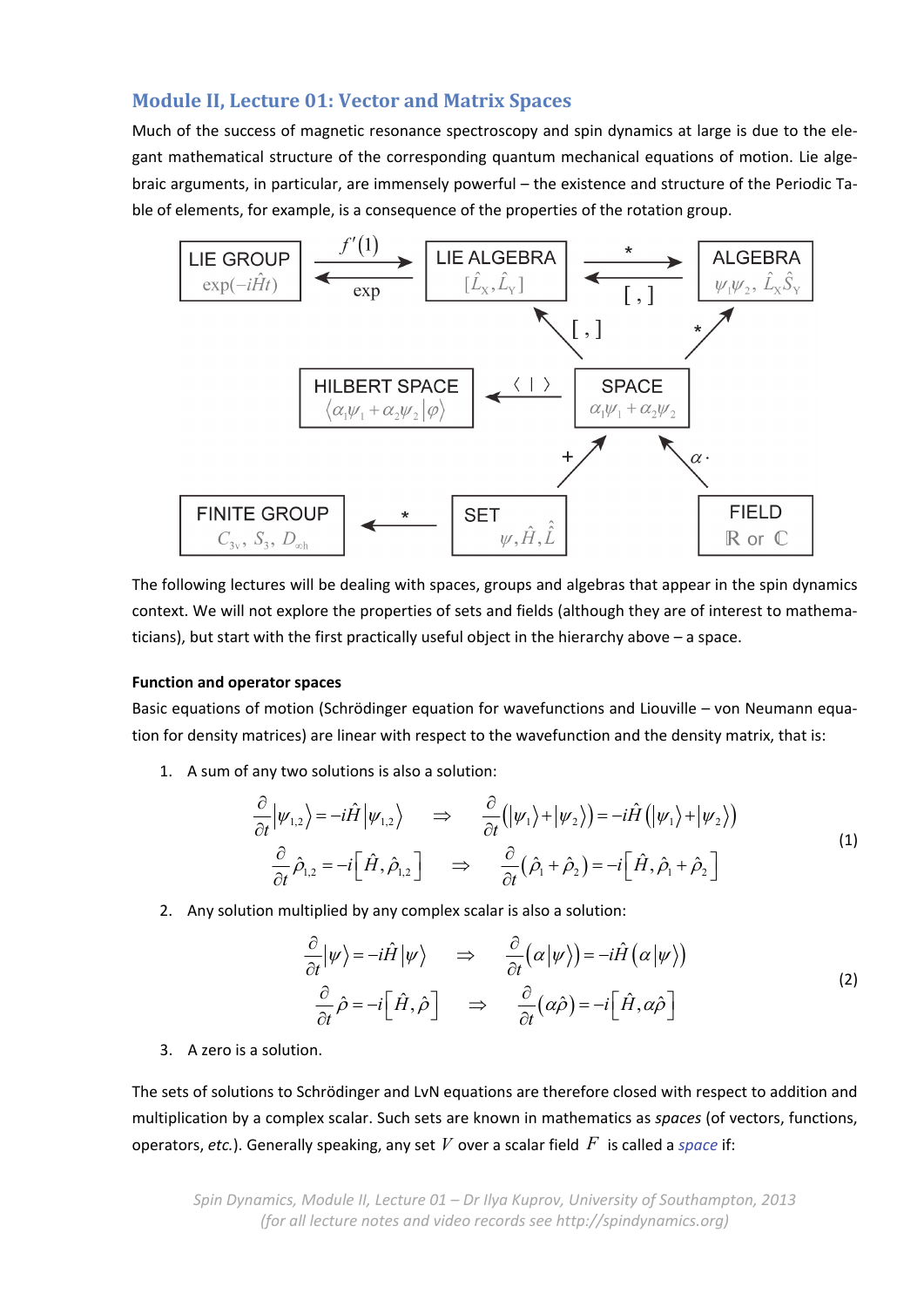1. A binary addition operation is defined in *V* , such that

$$
\forall a, b \in V \ \exists c \in V : a + b = c \tag{3}
$$

2. A multiplication by a scalar (from the field  $F$ ) is defined in  $V$ , such that

$$
\forall \alpha \in F \quad \forall a \in V \quad \exists b \in V : \ \alpha a = b \tag{4}
$$

3. The following properties hold:

$$
\forall a, b \in V \ a+b=b+a
$$
 (commutativity of "+")  
\n
$$
\forall a, b, c \in V \ a+(b+c) = (a+b)+c
$$
 (associativity of "+")  
\n
$$
\exists!0 \in V : a+0 = a \ \forall a \in V
$$
 (unique zero element)  
\n
$$
\forall a \in V \ \exists!(-a): a+(-a) = 0
$$
 (unique opposite)  
\n
$$
\forall \alpha, \beta \in F \ \forall a \in V \ \alpha(\beta a) = (\alpha \beta)a
$$
 (associativity of multiplication by scalars)  
\n
$$
\forall \alpha \in F \ \forall a, b \in V \ \alpha(a+b) = \alpha a + \alpha b
$$
 (distributivity of multiplication by scalars)  
\n
$$
\forall \alpha, \beta \in F \ \forall a \in V \ \alpha + \beta \text{)} = \alpha a + \beta a
$$
 (distributivity of multiplication by scalars)  
\n
$$
\exists!1 \in F : 1a = a \ \forall a \in V
$$
 (unique unit element in F)

It is easy to see that these properties are obeyed by vectors and matrices of any dimension, as well as by quantum mechanical operators and their commutation superoperators – in all cases a linear combina‐ tion of elements of a set belongs to the same set: *e.g.* any linear combination of Hermitian operators is also a Hermitian operator.

#### **Linear combinations, linear dependence and basis sets**

An element  $b \in V$  is called a *linear combination* of elements  $a_1,..., a_n \in V$  if such scalars  $a_1,..., a_n$  exist in the field F, that  $b = \alpha_1 a_1 + ... + \alpha_n a_n$ . A system of elements  $a_1,..., a_n$  is called *linearly dependent* if

$$
\alpha_1 a_1 + \dots + \alpha_n a_n = 0 \tag{5}
$$

for some  $\alpha_i \in F$  that are not all zero. In practice this means that one of the elements  $a_1,..., a_n$  can be represented as a linear combination of others.

Theorem: let *V* be a space,  $a_1, ..., a_n, b \in V$  and

$$
b = \alpha_1 a_1 + \dots + \alpha_n a_n \tag{6}
$$

where  $\alpha_i \in F$ . This expansion of *b* in terms of  $a_1,..., a_n$  is unique if and only if elements  $a_1,..., a_n$ are linearly independent. The proof is left as an exercise.

A *basis* of a set of elements is a linearly independent subset, such that all elements of the set can be represented as its linear combinations. The number of elements in the basis of a space is called space *dimension*. All basis sets of a given space have the same number of elements.

If  $a_1,..., a_n$  is a basis set of V, then every element  $b \in V$  can be represented as

$$
b = \sum_{k} \alpha_{k} a_{k} \tag{7}
$$

*Spin Dynamics, Module II, Lecture 01 – Dr Ilya Kuprov, University of Southampton, 2013 (for all lecture notes and video records see http://spindynamics.org)*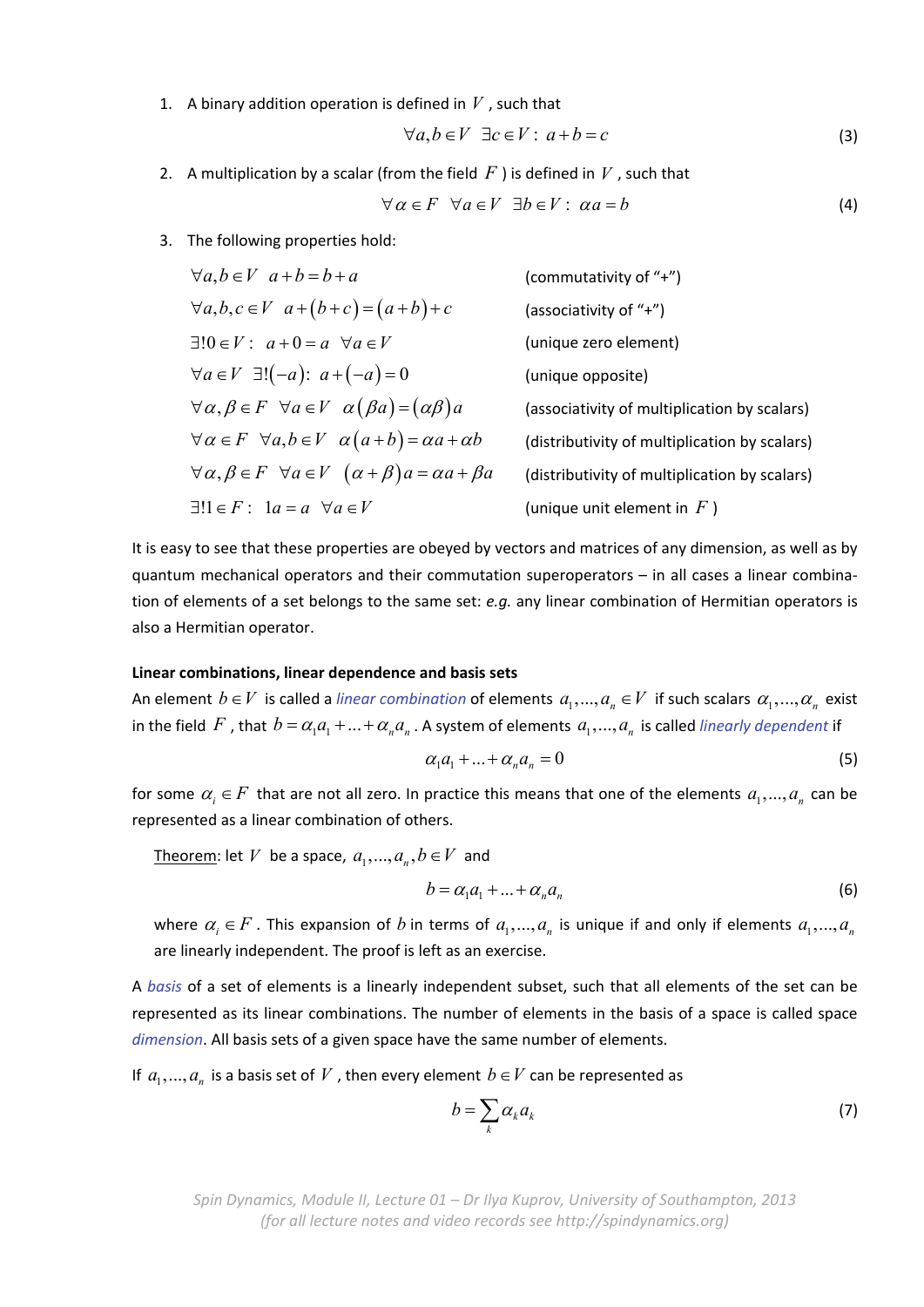This relation is called an *expansion* of element *b* in the basis  $a_1, ..., a_n$ . This expansion is unique. Therefore, once a basis set is fixed, an element (of any nature) can be represented by a string of numbers  $\alpha_1, \ldots, \alpha_n$ . Those are known as *expansion coefficients* or *coordinates*.

#### **Subspaces, their sums and products**

If *V* is a space over a field F and  $L \subseteq V$ , then L is called a *subspace* of V if

- 1. *L* is closed under addition:  $\forall a, b \in L$   $a+b \in L$
- 2. *L* is closed under multiplication by a scalar:  $\forall a \in L$   $\forall \alpha \in F$   $\alpha a \in L$

A sum  $L_1 + ... + L_n$  of subspaces  $L_1,..., L_n$  of a space V is a set of all elements of the form  $a = l_1 + ... + l_n$ , where  $l_k \in L_k$ . Such a sum is also a subspace of V. A sum of  $L_i$  and  $L_i$  is called a *direct sum* and denoted  $L_i \oplus L_j$  if the subspaces only have the zero element in common, *i.e.*  $L_i \cap L_j = \{0\}$ .

Theorem: the dimension of a sum of two subspaces is equal to the sum of their dimensions minus the dimension of their intersection. The proof is left as an exercise.

For a direct sum of two subspaces, the following statements are equivalent:

$$
1. \quad L_3 = L_1 \oplus L_2
$$

2. 
$$
L_1 \cap L_2 = \{0\}, L_3 = L_1 + L_2
$$

- 3.  $\dim(L_1) + \dim(L_2) = \dim(L_3)$ ,  $L_3 = L_1 + L_2$
- 4.  $L_1 = \text{span}\{a_1, ..., a_n\}, L_2 = \text{span}\{b_1, ..., b_m\} \implies L_3 = \text{span}\{a_1, ..., a_n, b_1, ..., b_m\}$

A *Cartesian product* of two spaces  $V_1$  and  $V_2$  is the set of all possible ordered pairs of elements, in which the first component belongs to  $V_1$  and the second component belongs to  $V_2$ :

$$
V_1 \times V_2 = \{ (\varphi, \psi) \mid \varphi \in V_1, \psi \in V_2 \}
$$
\n
$$
(8)
$$

The space of all linear combinations of such pairs with coefficients taken from the field *F* is called the *tensor product* of vector spaces:

$$
V_1 \otimes V_2 = \left\{ \sum_{ij} a_{ij} \left( \varphi_i, \psi_j \right) \mid \varphi_i \in V_1, \psi_j \in V_2 \right\}
$$
 (9)

The pairs  $(\varphi,\psi)$ , where  $\varphi$  belongs to the basis of  $V_1$  and  $\psi$  belongs to the basis of  $V_2$ , are denoted  $\varphi \otimes \psi$ . The tensor product operation is distributive from both sides with respect to addition:

$$
(\varphi_1 + \varphi_2) \otimes \psi = \varphi_1 \otimes \psi + \varphi_2 \otimes \psi
$$
  
\n
$$
\varphi \otimes (\psi_1 + \psi_2) = \varphi \otimes \psi_1 + \varphi \otimes \psi_2
$$
\n(10)

and associative with respect to multiplication by a scalar:

$$
(c\varphi) \otimes \psi = \varphi \otimes (c\psi) = c(\varphi \otimes \psi), \qquad c \in F \tag{11}
$$

#### **Linear operators**

Let *V* and *W* be spaces over the same field F and M be such a map from *V* to *W* that for any  $\alpha \in F$ and any  $a, b \in V$  the following is true:

$$
M\left(\alpha a\right) = \alpha M\left(a\right) \qquad M\left(a+b\right) = M\left(a\right) + M\left(b\right) \tag{12}
$$

*Spin Dynamics, Module II, Lecture 01 – Dr Ilya Kuprov, University of Southampton, 2013 (for all lecture notes and video records see http://spindynamics.org)*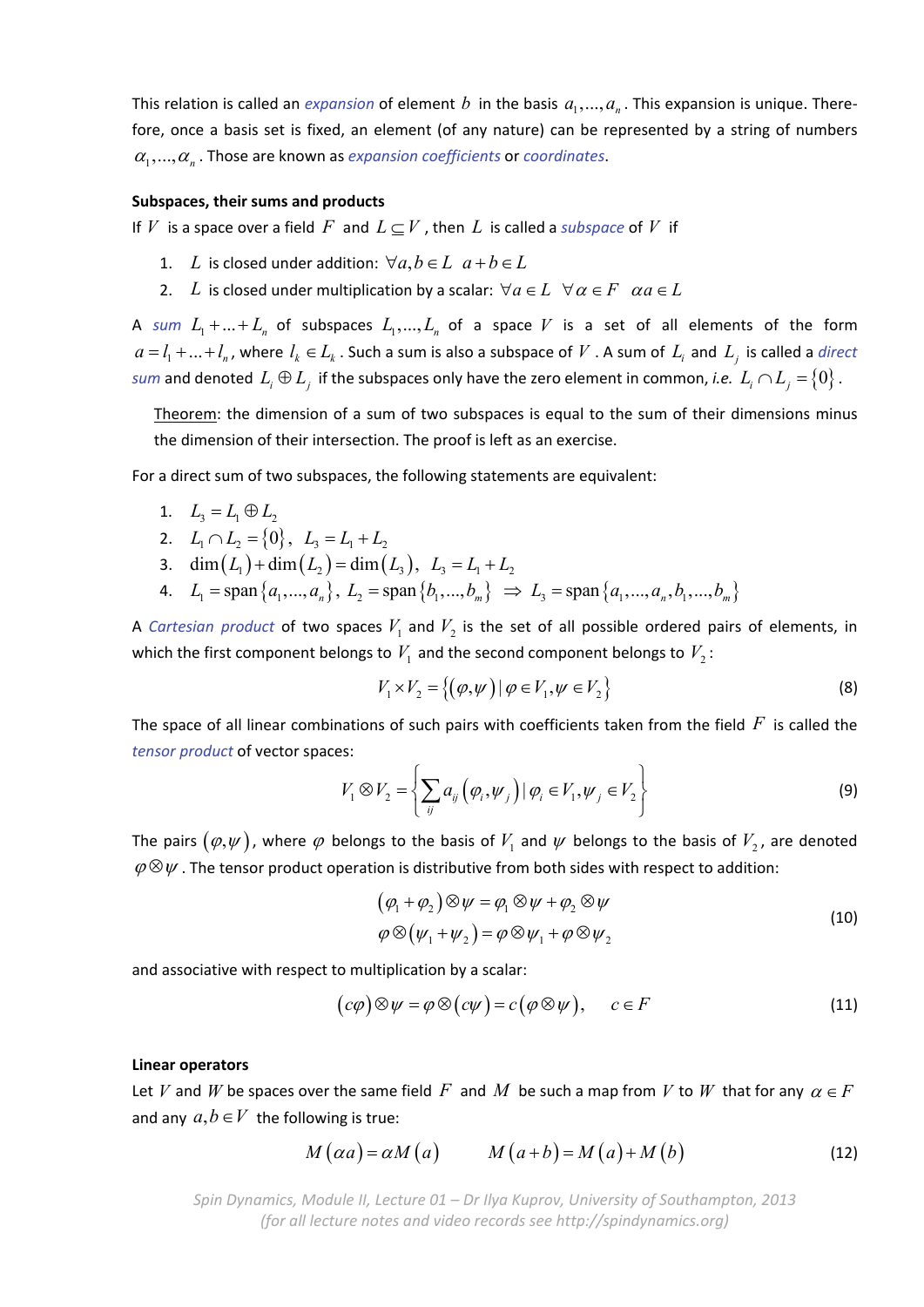Then  $M$  is called a *linear operator* (or *homomorphism*) and  $M(a)$  is called the *image* of  $a$  in  $W$ . The relationships above are often abbreviated as  $M: V \to W$ .

Theorem: let *V* and *W* be spaces over the same field *F* ,  $\{a_1,..., a_n\}$  be a basis set of *V* and  $\{b_1,...,b_n\}$  be a basis set of W. Then there is one and only one such linear operator M that  $M(a_k) = b_k$  for all *k*. The proof is left as an exercise.

A linear operator performing a  $M: V \rightarrow V$  map is called a *linear transformation* (or *automorphism*) of the space *V* . If *V* and *W* are spaces over the same field and *M* is a linear operator mapping *V* into *W* in a mutually unique and reversible way, then *M* is called an *isomorphism* and spaces *V* and *W* are called *isomorphous*.

Theorem: isomorphous spaces have the same dimension. The proof is left as an exercise.

Corollary: all *n*-dimensional spaces over a field  $F$  are isomorphous to  $F^n$ .

We would often abstract from the specific nature of the elements of the spaces we are dealing with and work with their images in  $\mathbb{R}^n$  and  $\mathbb{C}^n$ , whose elements are *n*-vectors. The linear operators mapping one set of vectors into another would therefore become matrices. More precisely, if  $A = \{a_1, ..., a_n\}$ and  $B = \{b_1, ..., b_k\}$  are basis sets of spaces *V* and *W* and  $M: V \to W$  is a linear operator, then a matrix  $\bf{M}$  is called a *matrix representation* of  $M$  in the pair of basis sets  $A$  and  $B$  , if  $\bf{M}|x\rangle = |y\rangle$ , where  $|x\rangle$  is an element from *V*, written as a column of coefficients in basis A and  $|y\rangle$  is the image of  $|x\rangle$  in *W* , written as a column of coefficients in basis *B* .

#### **Hilbert spaces**

The definition of space given above does not include any notion of distance or angle. To create those, a map must be introduced from pairs of elements into the field of complex scalars:

$$
\langle \ | \ \rangle : (V \times V) \ \to \ \mathbb{C} \tag{13}
$$

This map is called an *inner product* and a space equipped with this map is called a *Hilbert space* if:

1.  $\forall \psi \in V \ \langle \psi | \psi \rangle \ge 0$ 2.  $\forall \varphi, \psi \in V \langle \varphi | \psi \rangle = \langle \psi | \varphi \rangle^*$ 3.  $\forall \varphi, \psi, \chi \in V \ \ \forall \alpha, \beta \in \mathbb{C} \ \ \langle \alpha \varphi + \beta \psi | \chi \rangle = \alpha \langle \varphi | \chi \rangle + \beta \langle \psi | \chi \rangle$ 

$$
\begin{array}{ccc}\n\mathbf{1} & \sqrt{\varphi}, \mathbf{y} & \sqrt{\mathbf{y}} & \sqrt{\mathbf{y}} & \sqrt{\mathbf{y}} & \sqrt{\mathbf{y}} & \sqrt{\mathbf{y}} \\
\mathbf{y} & \sqrt{\mathbf{y}} & \sqrt{\mathbf{y}} & \sqrt{\mathbf{y}} & \sqrt{\mathbf{y}} & \sqrt{\mathbf{y}} \\
\mathbf{y} & \sqrt{\mathbf{y}} & \sqrt{\mathbf{y}} & \sqrt{\mathbf{y}} & \sqrt{\mathbf{y}} & \sqrt{\mathbf{y}} \\
\mathbf{y} & \sqrt{\mathbf{y}} & \sqrt{\mathbf{y}} & \sqrt{\mathbf{y}} & \sqrt{\mathbf{y}} & \sqrt{\mathbf{y}} \\
\mathbf{y} & \sqrt{\mathbf{y}} & \sqrt{\mathbf{y}} & \sqrt{\mathbf{y}} & \sqrt{\mathbf{y}} & \sqrt{\mathbf{y}} \\
\mathbf{y} & \sqrt{\mathbf{y}} & \sqrt{\mathbf{y}} & \sqrt{\mathbf{y}} & \sqrt{\mathbf{y}} & \sqrt{\mathbf{y}} \\
\mathbf{y} & \sqrt{\mathbf{y}} & \sqrt{\mathbf{y}} & \sqrt{\mathbf{y}} & \sqrt{\mathbf{y}} & \sqrt{\mathbf{y}} \\
\mathbf{y} & \sqrt{\mathbf{y}} & \sqrt{\mathbf{y}} & \sqrt{\mathbf{y}} & \sqrt{\mathbf{y}} & \sqrt{\mathbf{y}} \\
\mathbf{y} & \sqrt{\mathbf{y}} & \sqrt{\mathbf{y}} & \sqrt{\mathbf{y}} & \sqrt{\mathbf{y}} & \sqrt{\mathbf{y}} \\
\mathbf{y} & \sqrt{\mathbf{y}} & \sqrt{\mathbf{y}} & \sqrt{\mathbf{y}} & \sqrt{\mathbf{y}} \\
\mathbf{y} & \sqrt{\mathbf{y}} & \sqrt{\mathbf{y}} & \sqrt{\mathbf{y}} & \sqrt{\mathbf{y}} \\
\mathbf{y} & \sqrt{\mathbf{y}} & \sqrt{\mathbf{y}} & \sqrt{\mathbf{y}} & \sqrt{\mathbf{y}} \\
\mathbf{y} & \sqrt{\mathbf{y}} & \sqrt{\mathbf{
$$

4. 
$$
\langle \psi | \psi \rangle = 0 \implies \psi = 0
$$

5. 
$$
\forall \varphi, \psi \in V \quad \sqrt{\langle \psi | \psi \rangle} + \sqrt{\langle \varphi | \varphi \rangle} \ge \sqrt{\langle \psi + \varphi | \psi + \varphi \rangle}
$$

These conditions are satisfied by a large variety of mathematical operations. In spaces of square‐ integrable functions encountered in quantum mechanics, the following inner product is commonly used:

$$
\langle \varphi | \psi \rangle = \int_{-\infty}^{\infty} \varphi^*(x) \psi(x) dx \qquad \langle \varphi | \psi \rangle = \sum_{n} \varphi_n^* \psi_n \qquad (14)
$$

Where the integral is used in continuous representations and the sum over the elements of the corresponding vectors is used in discrete representations. If the functions depend on more than one argument, all continuous arguments are integrated over and all discrete arguments are summed over.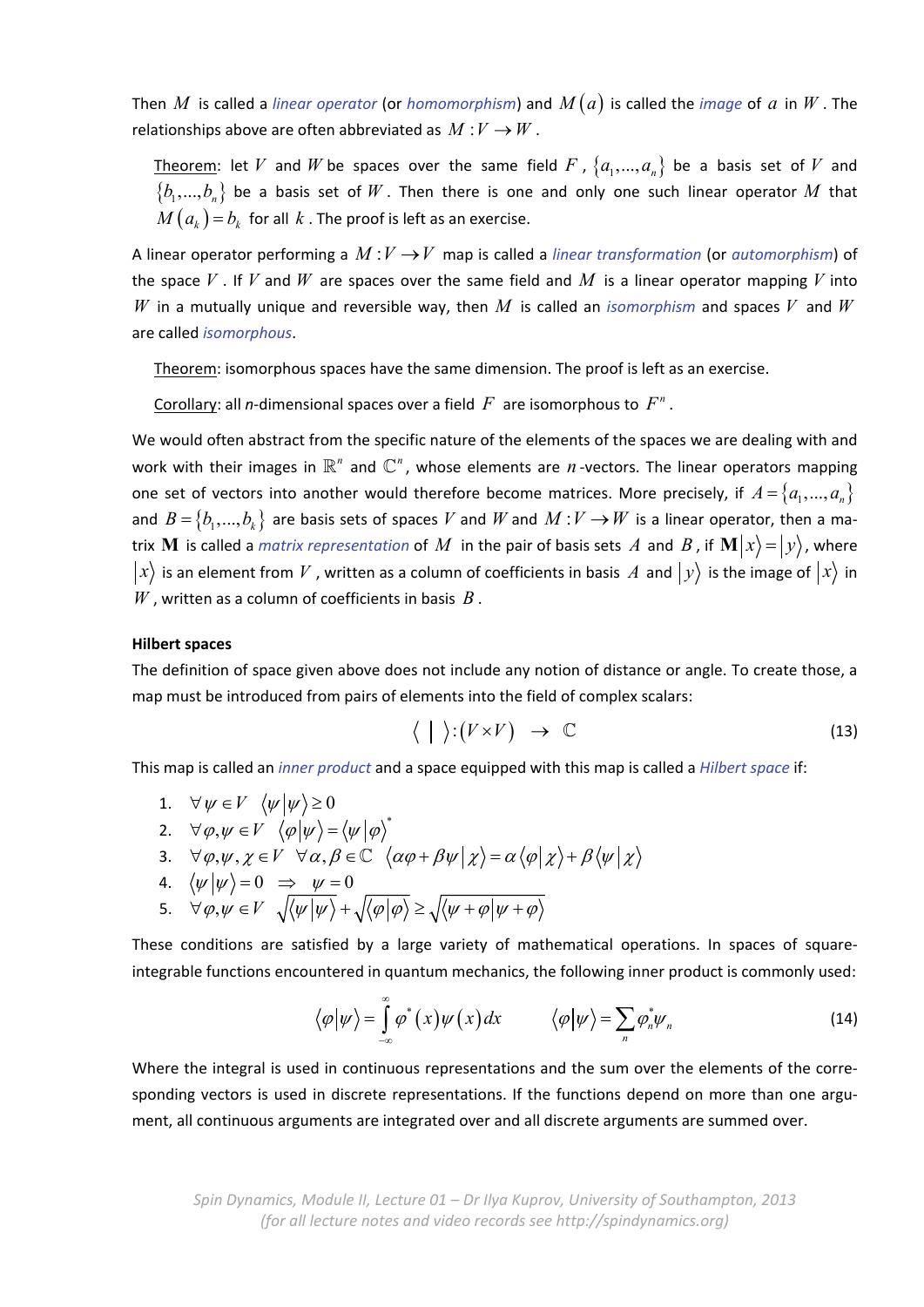The inner product of an element with itself is known as the square of its *norm*. The norm inherits its def‐ inition from the inner product. For the inner product introduced in Equations (14), we have:

$$
\|\psi\| = \sqrt{\langle \psi | \psi \rangle} = \left(\int_{-\infty}^{\infty} \psi^*(x) \psi(x) dx\right)^{1/2} = \left(\int_{-\infty}^{\infty} \left|\psi(x)\right|^2 dx\right)^{1/2}
$$
  

$$
\|\psi\| = \sqrt{\langle \psi | \psi \rangle} = \left(\sum_n \psi_n^* \psi_n\right)^{1/2} = \left(\sum_n |\psi_n|^2\right)^{1/2}
$$
(15)

with the same extension to the case where the functions depend on multiple continuous and discrete arguments: all continuous arguments are integrated over and all discrete arguments are summed over.

The presence of the inner product operation in Hilbert spaces allows us to move between continuous and discrete representations. If  $V$  is an  $n$ -dimensional space of continuous square-integrable functions and  $\{ | \varphi_k \rangle \}$  is an *orthonormal basis set* of *V* :

$$
\forall |\psi\rangle \in V \qquad |\psi\rangle = \sum_{k} \psi_{k} |\varphi_{k}\rangle \qquad ||\varphi_{k}|| = 1 \qquad \langle \varphi_{k} |\varphi_{n}\rangle = \delta_{kn} \tag{16}
$$

the space of the expansion coefficient vectors  $\{\psi_k\}$  is a subspace of  $\mathbb{C}^n$  and is called a discrete representation of  $V$  in  $\mathbb{C}^n$ . The connection between the continuous and the discrete versions of the inner product for a pair of functions is easily established:

$$
\left|\psi\right\rangle = \sum_{k} \psi_{k} \left|\varphi_{k}\right\rangle \qquad \left|\chi\right\rangle = \sum_{k} \chi_{k} \left|\varphi_{k}\right\rangle
$$
\n
$$
\left\langle\psi\right|\chi\right\rangle = \int_{-\infty}^{\infty} \psi^{*}(x) \chi(x) dx = \sum_{mk} \psi^{*}_{m} \chi_{k} \int_{-\infty}^{\infty} \varphi^{*}_{m}(x) \varphi_{k}(x) dx = \sum_{mk} \psi^{*}_{m} \chi_{k} \delta_{mk} = \sum_{k} \psi^{*}_{k} \chi_{k}
$$
\n(17)

It is easy to see that quantum mechanical wavefunctions and state vectors belong to Hilbert spaces of various dimensions. Discrete representations are often preferred because digital computers are better adapted to multiplying vectors and matrices than to performing analytical transformations.

### **Superoperator spaces**

The set of matrices of a given dimension satisfies the definition of a space given in the previous lecture – it is closed under addition and multiplication by a scalar. It is also associative, commutative and distributive in both operations. The matrices populating this space accomplish a linear transformation (*aka en‐ domorphism*) of some vector space V, and their space is therefore denoted  $\text{End}(V)$ . Invertible endomorphisms are called *automorphisms* and the corresponding subspace is denoted  $\mathrm{Aut}(V)$ .

Because  $\text{End}(V)$  is itself a space, we can also consider the space of its linear transformations  $\text{End}(\text{End}(V))$ , the elements of which would be linear maps between matrices. Because matrices populating  $\text{End}(V)$  are known as *operators* in quantum mechanics, the elements of  $\text{End}(\text{End}(V))$  are known as *superoperators*, a simple example being the Hamiltonian commutation superoperator that transforms  $\text{End}(V)$  by commuting its elements with the Hamiltonian.

Theorem: the space  $M_N(F)$  of all  $N \times N$  matrices over a field F is  $N^2$  dimensional. More generally, a space of endomorphisms of an  $N$  -dimensional space is  $N^2$  -dimensional. The proof is left as an exercise.

*Spin Dynamics, Module II, Lecture 01 – Dr Ilya Kuprov, University of Southampton, 2013 (for all lecture notes and video records see http://spindynamics.org)*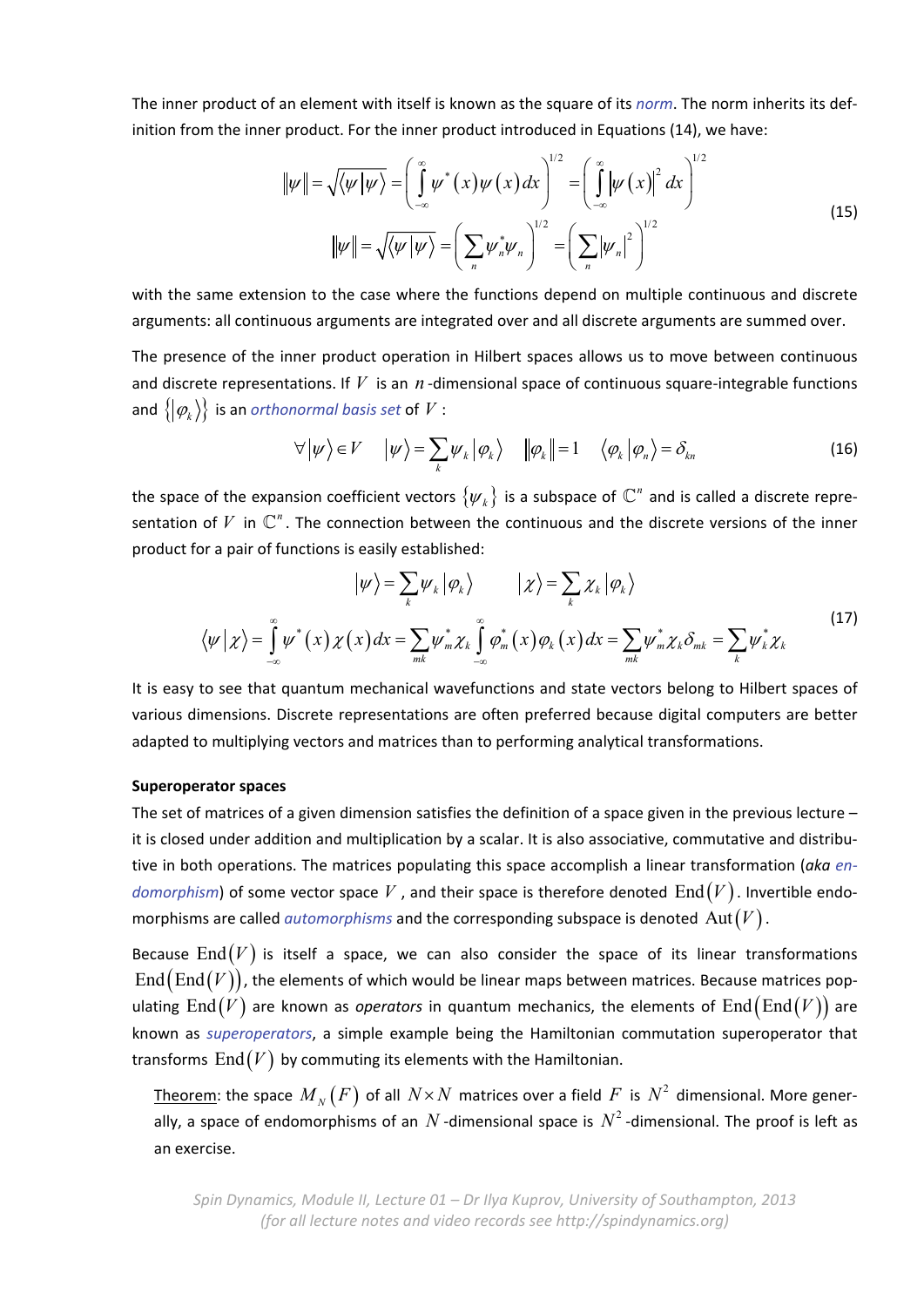Corollary: the space of all linear operators  $M: \mathbb{C}^N \to \mathbb{C}^N$  is isomorphous to  $\mathbb{C}^{N^2}$ .

Corollary: the space of all linear superoperators  $L : M_N(\mathbb{C}) \to M_N(\mathbb{C})$  is isomorphous to  $\mathbb{C}^{N^4}$ .

We can conclude that the space of all operators acting on a given space is itself a space with the square of the dimension of the original space. The space of all superoperators transforming the operators that act on a given space have the dimension that is the fourth power of the dimension of the original space. The space of all endomorphisms of  $\mathbb{C}^N$  (often with the superoperator space implicitly defined as well) is colloquially known in spin dynamics as the *Liouville space*. In principle, further layers of endomorphisms (*hyperoperators, etc.*) are possible, but they currently have only limited use in spin dynamics.

Every superoperator in  $\left. M_{_{N^{2}}}\right( \mathbb{C}\right)$  can be expressed as:

$$
\hat{\hat{P}}\hat{\rho} = \sum_{nk} p_{nk} \hat{S}_n \hat{\rho} \hat{S}_k \qquad \hat{S}_n, \hat{S}_k \in M_N(\mathbb{C})
$$
\n(18)

but such a representation is not in practice convenient because of the computational overhead associated with double‐sided matrix multiplication and storage of sparse matrix stacks. In practical calcula‐ tions the density matrix is usually stretched column‐wise into a vector and a representation of the su‐ peroperator is computed in the resulting vector space.

Theorem: the matrix representation of a superoperator  $\hat{C}$  accomplishing two-sided multiplication  $\hat{C}$  and  $\hat{A}$  and  $\hat{C}$  and  $\hat{C}$  and  $\hat{C}$  and  $\hat{C}$  and  $\hat{C}$  and  $\hat{C}$  and  $\hat{C}$  and  $\hat{C}$  and  $\hat{C}\hat{\rho} = \hat{A}\hat{\rho}\hat{B}$  is  $\hat{C}|\hat{\rho}\rangle = \left[B^T \otimes A\right]|\hat{\rho}\rangle$ , in which the vector representation of the density matrix  $|\hat{\rho}\rangle$ is obtained by stretching the original matrix  $\hat{\rho}$  vertically column-wise.

Proof: in the indexed notation for the corresponding matrices we have:

$$
\left[\hat{\hat{C}}\hat{\rho}\right]_{ij} = \left[\hat{A}\hat{\rho}\hat{B}\right]_{ij} = \sum_{kn} A_{ik}\rho_{kn}B_{nj} = \sum_{kn} \left(A_{ik}B_{nj}\right)\rho_{kn}
$$
\n(19)

After replacing pairs of indices  $k, n$  and  $i, j$  with single indices ( $N$  is matrix dimension):

$$
r = N(j-1) + i \implies i = r \pmod{N}, \quad j = r \pmod{N} + 1
$$
  
\n
$$
s = N(n-1) + k \implies k = s \pmod{N}, \quad n = s \pmod{N} + 1
$$
\n(20)

we get the expression for the matrix elements of  $\hat{\hat{C}}$  in the stretched representation:

$$
\left[\hat{\hat{C}}\hat{\rho}\right]_{r} = \sum_{s} C_{rs} \rho_{s}, \qquad C_{N(j-1)+i, N(n-1)+k} = A_{ik} B_{nj} = A_{ik} B_{jn}^{T}
$$
 (21)

We can now inspect the entries of the resulting matrix  $\hat{\hat{\mathcal{C}}}$  . It appears to have multiple  $\,N\!\times\!N\,$  cells, enumerated by  $j, n$  indices. Each cell, enumerated by  $i, k$  indices, appears to be a copy of  $\hat{A}$  multiplied by  $B_{in}^{\mathrm{T}}$ . This is the structure of the Kronecker product  $B^{\mathrm{T}} \otimes A$ .

Corollary: the matrix representation of a commutation superoperator  $\hat{\hat{L}} \equiv [\hat{H}, ~]$  acting on a stretched (column-wise linear indexing of elements) matrix space  $M_N(\mathbb{C})$  is given by  $\hat{L} = \hat{E} \otimes \hat{H} - \hat{H}^T \otimes \hat{E}$ , where  $\hat{E}$  is a unit matrix in  $M_N(\mathbb{C})$ .

One often encountered situation in which commutation superoperators appear is the transformation from the double‐sided to the single‐sided time propagation: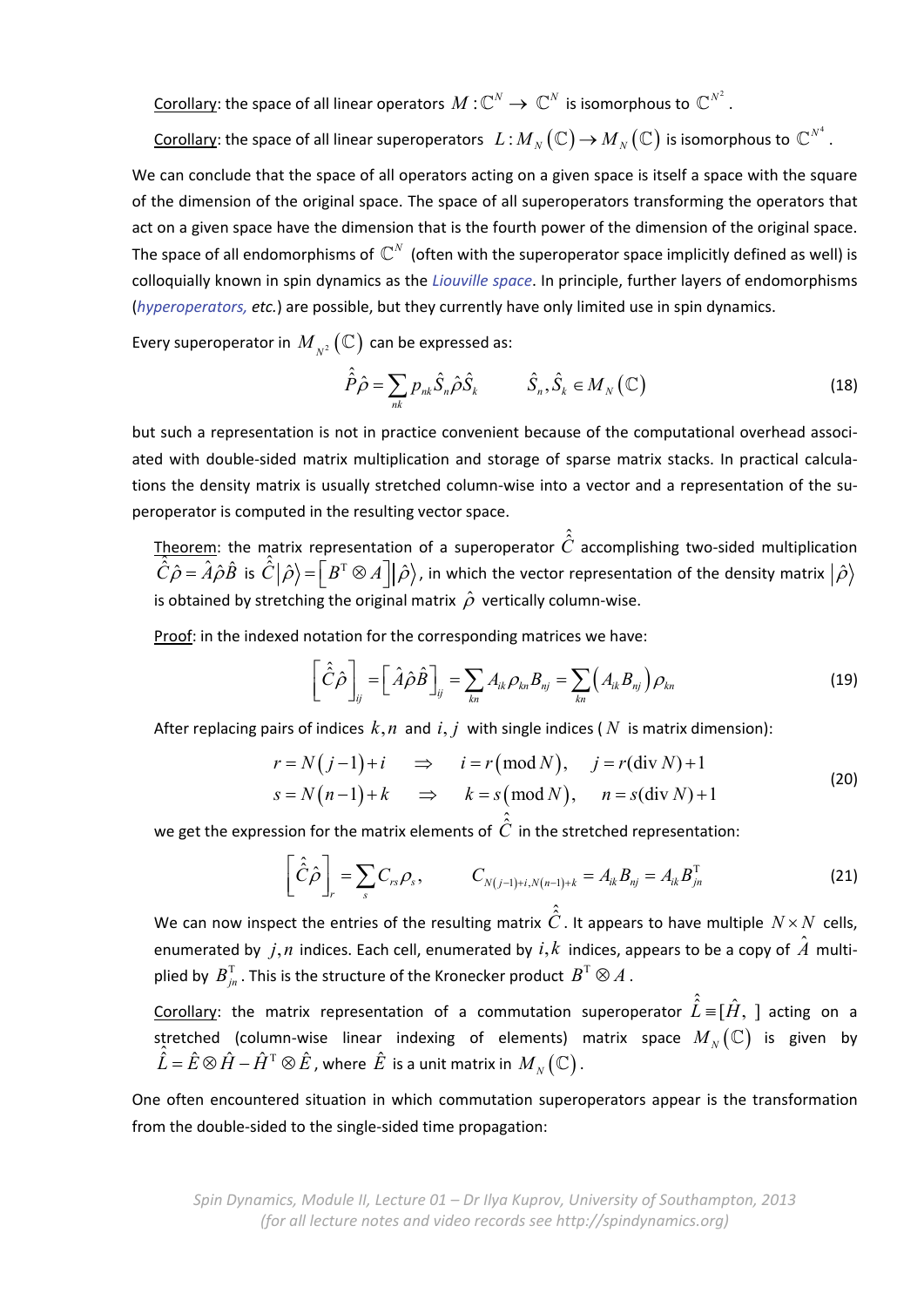$$
\hat{\rho}(t+\Delta t) = e^{-i\hat{H}\Delta t} \hat{\rho}(t) e^{i\hat{H}\Delta t} = e^{-i\hat{H}\Delta t} \hat{\rho}(t) =
$$
\n
$$
= \left[ \sum_{n=0}^{\infty} \frac{(-i\Delta t)^n}{n!} \hat{H}^n \right] \hat{\rho} = \sum_{n=0}^{\infty} \frac{(-i\Delta t)^n}{n!} [\hat{H}, [\hat{H}, [\dots[\hat{H}, \hat{\rho}]]]]]
$$
\n(22)

where  $\hat{\hat{H}} = [\hat{H},~]$  denotes a commutation superoperator such that  $\hat{\hat{H}}\hat{\rho} = [\hat{H},\hat{\rho}] = \hat{H}\hat{\rho} - \hat{\rho}\hat{H}$  . Another useful practical consequence of the theorem above is the expression for the exponential of a commutation superoperator:

$$
\exp\left(\hat{L}\otimes\hat{E}+\hat{E}\otimes\hat{S}\right)=\exp\left(\hat{L}\right)\otimes\exp\left(\hat{S}\right)
$$
  

$$
\downarrow \qquad \qquad \downarrow \qquad (23)
$$
  

$$
\exp\left[-i\left(\hat{E}\otimes\hat{H}-\hat{H}^{\mathrm{T}}\otimes\hat{E}\right)t\right]=\exp\left(i\hat{H}^{\mathrm{T}}t\right)\otimes\exp\left(-i\hat{H}t\right)
$$

which avoids the computationally expensive exponentiation of an  $N^2 \times N^2$  matrix and improves the memory footprint of the time propagator calculation.

#### **Matrix scalar products**

The set of  $N \times N$  matrices (or, equivalently, the set of all linear transformations of an  $N$ -dimensional vector space) satisfies the definition of a space given in the previous lecture – it is closed under addition and multiplication by a scalar. It is also associative, commutative and distributive in both operations. To make  $M_N(\mathbb{C})$  into a Hilbert space, an inner product must be defined with the following properties:

1. 
$$
\forall \hat{L} \in M_N(\mathbb{C}) \langle \hat{L} | \hat{L} \rangle \ge 0
$$
  
\n2.  $\forall \hat{L}, \hat{S} \in M_N(\mathbb{C}) \langle \hat{L} | \hat{S} \rangle = \langle \hat{S} | \hat{L} \rangle^*$   
\n3.  $\forall \hat{L}, \hat{S}, \hat{I} \in M_N(\mathbb{C}) \forall \alpha, \beta \in \mathbb{C} \langle \hat{L} | \alpha \hat{S} + \beta \hat{I} \rangle = \alpha \langle \hat{L} | \hat{S} \rangle + \beta \langle \hat{L} | \hat{I} \rangle$   
\n4.  $\forall \hat{L} \in M_N(\mathbb{C}) \langle \hat{L} | \hat{L} \rangle = 0 \Rightarrow \hat{L} = 0$   
\n5.  $\forall \hat{L}, \hat{S} \in M_N(\mathbb{C}) ||\hat{L}|| + ||\hat{S}|| \ge ||\hat{L} + \hat{S}||, ||\hat{L}|| = \sqrt{\langle \hat{L} | \hat{L} \rangle}$ 

There are infinitely many binary operations that would satisfy these conditions, but the only inner prod‐ uct that matches naturally the calculus of probabilities inherent in quantum mechanics is:

$$
\langle \hat{L} | \hat{S} \rangle = \text{Tr} (\hat{L}^{\dagger} \hat{S}) \tag{24}
$$

where the dagger denotes the conjugate-transpose operation. All the properties listed above may be proven by direct inspection:

• 
$$
\operatorname{Tr}(\hat{L}^{\dagger}\hat{L}) = \sum_{kn} [\hat{L}^{\dagger}]_{nk} L_{kn} = \sum_{kn} L_{kn}^{*} L_{kn} = \sum_{kn} |L_{kn}|^{2} \ge 0
$$
, and only = 0 if all  $L_{nk} = 0$   
\n•  $\operatorname{Tr}[\hat{L}^{\dagger}(\alpha \hat{S} + \beta \hat{I})] = ... = \alpha \operatorname{Tr}(\hat{L}^{\dagger}\hat{S}) + \beta \operatorname{Tr}(\hat{L}^{\dagger}\hat{I})$   
\n•  $||\hat{L} + \hat{S}||^{2} = ||\hat{L}||^{2} + ||\hat{S}||^{2} + \langle \hat{L}|\hat{S}\rangle + \langle \hat{S}|\hat{L}\rangle \le ||\hat{L}||^{2} + ||\hat{S}||^{2} + 2||\hat{L}|| ||\hat{S}|| = (||\hat{L}|| + ||\hat{S}||)^{2}$ 

Note that the matrix scalar product, as it is defined above, transforms into a vector scalar product if a matrix is stretched column‐wise into a vector: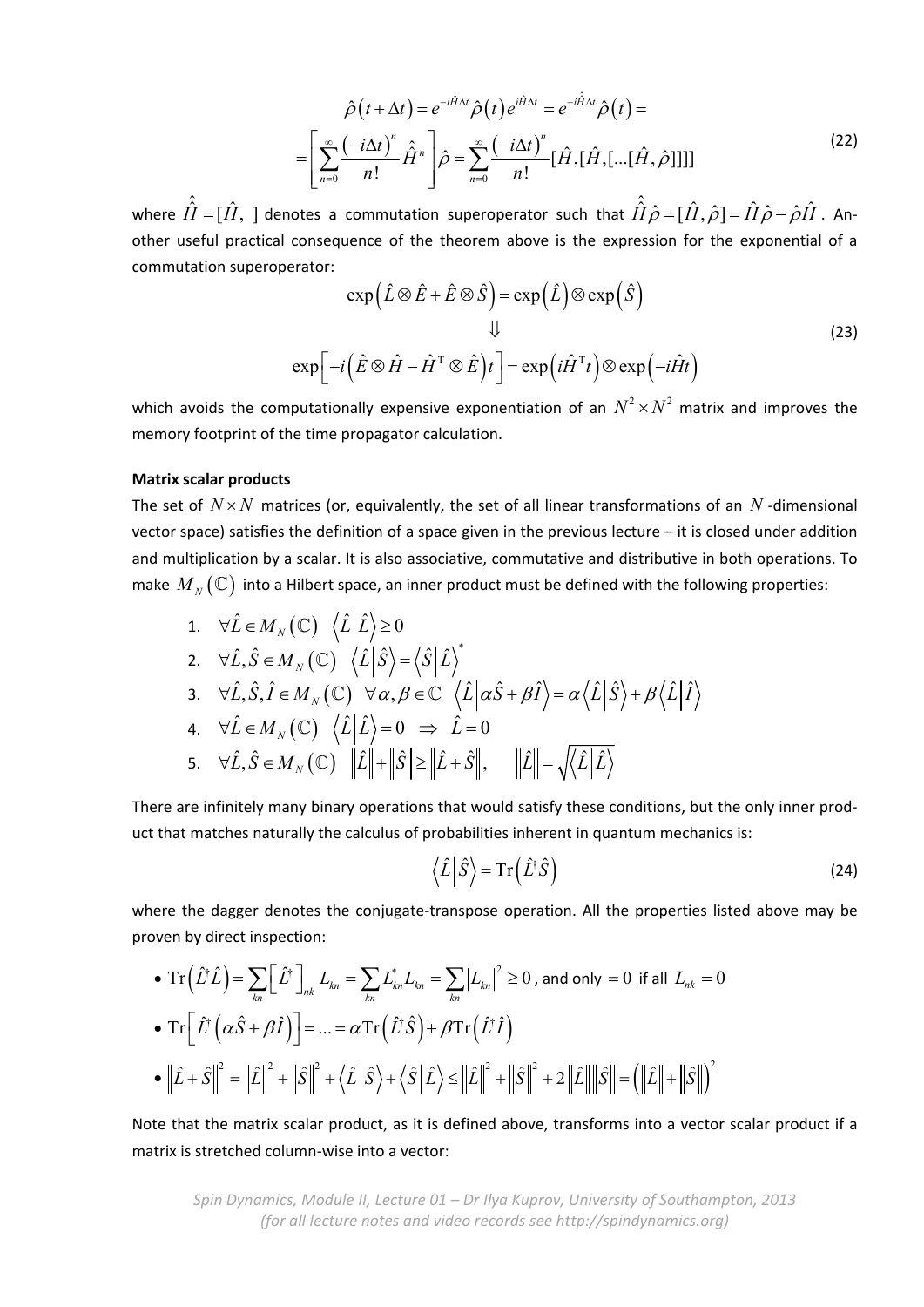$$
Tr(\hat{L}^{\dagger}\hat{S})=\sum_{nk}L_{nk}^{*}S_{nk}=\sum_{n}L_{n}^{*}S_{n}
$$
\n(25)

if the matrices are re-indexed linearly as  $\{n, k\} \rightarrow \{n\}$ . This matrix stretching is used a lot in spin dynamics to construct matrix representations of superoperators. Another important point is that the cal‐ culation of the trace scalar product does not actually require a matrix-matrix multiplication, which has an  $O(N^3)$  cost with the matrix dimension as well as irregular memory access patterns – it may instead be calculated using the Hadamard product, which is defined as follows:

$$
\hat{L}\circ\hat{S} = \sum_{nk} L_{nk} S_{nk} \qquad \Rightarrow \qquad \mathrm{Tr}\left(\hat{L}^{\dagger}\hat{S}\right) = \sum_{nk} L_{nk}^{*} S_{nk} = \hat{L}^{*} \circ\hat{S} \tag{26}
$$

where the star denotes element-wise conjugation. In the dense case the Hadamard product requires  $O(N^2)$  multiplications, and in the sparse case only  $O\left(\min\left\{N_{\rm NZ}\left(\hat{L}\right), N_{\rm NZ}\left(\hat{S}\right)\right\}\right)$  – the cost is linear in the number of non‐zero elements.

Inner products on the space of superoperators and further up the hierarchy may be defined in a similar way – the previous space is mapped onto a vector space by stretching its matrices, which generates a matrix representation of the current space. At that point, the inner product may be defined as above. The table below gives a summary of such scalar products for the three Hilbert spaces encountered in practical spin dynamics simulations.

| Name                   | Continuous<br>representation   | Continuous scalar<br>product                                                                                             | <b>Discrete</b><br>representation | Discrete scalar<br>product                                   |
|------------------------|--------------------------------|--------------------------------------------------------------------------------------------------------------------------|-----------------------------------|--------------------------------------------------------------|
| Superoperator<br>space | superoperators                 | $\sum\limits_{\hat{\alpha}}\Bigl\langle \hat{M}\Bigr \hat{\hat{P}}^\dagger \hat{\hat{\cal Q}} \Bigr \hat{M}\Bigr\rangle$ | $n^2 \times n^2$ matrices         | $Tr(P^{\dagger}Q)$                                           |
| Liouville space        | operators,<br>density matrices | $\sum \langle \varphi   \hat{M}^\dagger \hat{K}   \varphi \rangle$                                                       | $n \times n$ matrices             | $Tr(M^{\dagger}N)$                                           |
| Hilbert space          | wavefunctions                  | $\int \varphi^*(x) \psi(x) dx$                                                                                           | $n$ -vectors                      | $\sum \varphi_n^* \psi_n^{\vphantom{*}}$<br>$\boldsymbol{n}$ |

## **Normalization‐commutation dilemma**

In Hilbert spaces it is usually convenient to work with orthonormalized basis sets. It is easy to see, how‐ ever, that the matrices that obey the angular momentum commutation relations:

$$
\hat{S}_{X} = \begin{pmatrix} 0 & 1/2 \\ 1/2 & 0 \end{pmatrix} \qquad \hat{S}_{Y} = \begin{pmatrix} 0 & -i/2 \\ i/2 & 0 \end{pmatrix} \qquad \hat{S}_{Z} = \begin{pmatrix} 1/2 & 0 \\ 0 & -1/2 \end{pmatrix}
$$
\n
$$
[\hat{S}_{X}, \hat{S}_{Y}] = i\hat{S}_{Z} \qquad [\hat{S}_{Z}, \hat{S}_{X}] = i\hat{S}_{Y} \qquad [\hat{S}_{Y}, \hat{S}_{Z}] = i\hat{S}_{X}
$$
\n(27)

are orthogonal, but do not have unit norms. Furthermore, their norm is different for different total spin:

$$
\left\| \hat{S}_{Z}^{(1/2)} \right\| = 1/\sqrt{2}, \qquad \left\| \hat{S}_{Z}^{(1)} \right\| = \sqrt{2}, \qquad \left\| \hat{S}_{Z}^{(3/2)} \right\| = \sqrt{5}, \qquad \dots \tag{28}
$$

If an attempt is made to normalize them, the commutation relations get broken. This is a delicate situa‐ tion – as we shall see later, commutation relations are more valuable than the normalization. For this